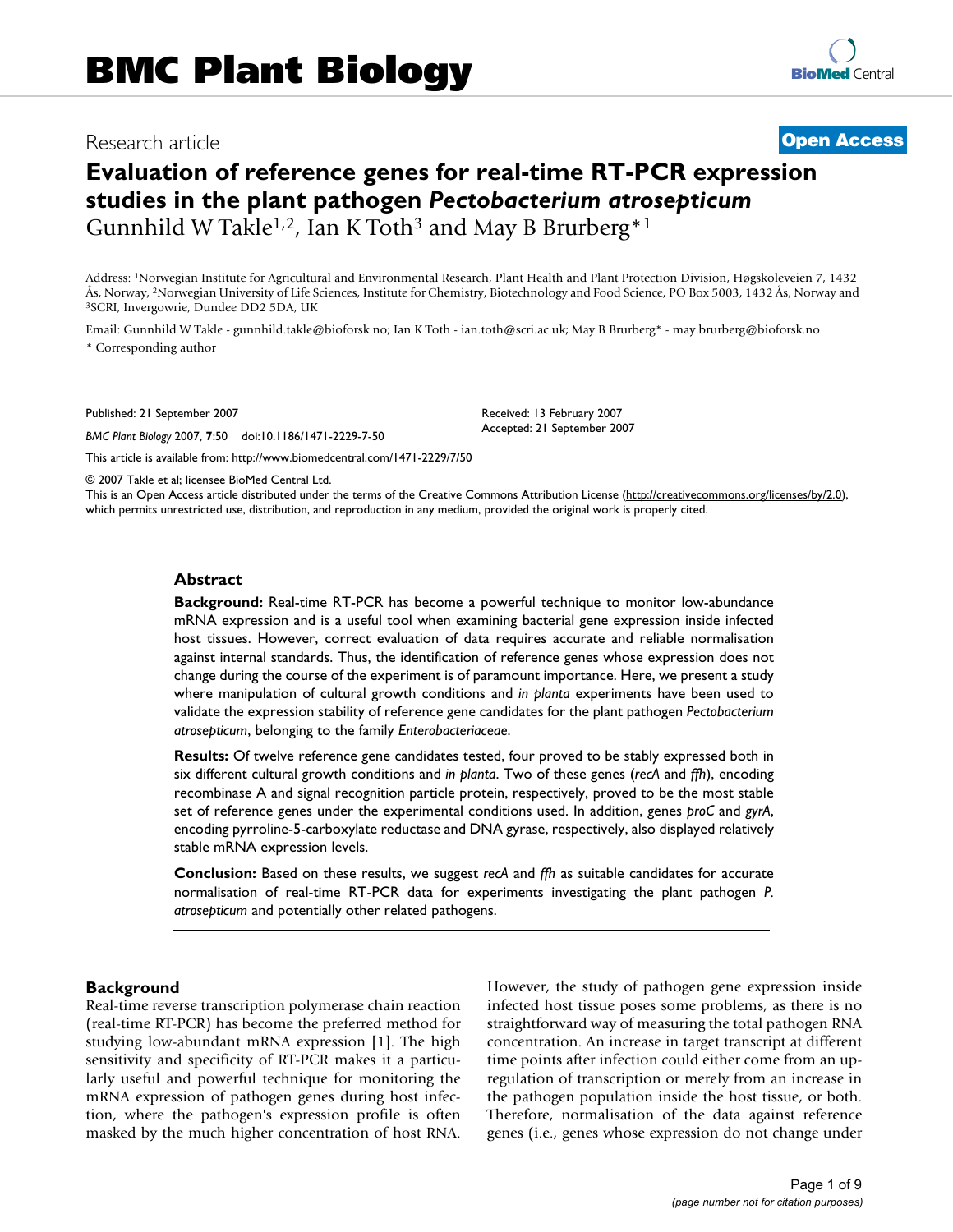the various experimental conditions) is an important step in the quantification of gene expression. Reference genes are also used to correct for differences between samples, such as variation in the total quantity of RNA and variation in RT-PCR efficiency. Therefore, it is of paramount importance to find stably expressed reference genes, as the reliability of the normalised expression data is only as good as the reliability of the reference gene(s). Any variation in reference gene expression could in principle mask real positives as well as create false positives [2-5]. To obtain a reliable normalisation, the use of more than one reference gene is recommended [6-8]. The expression of typical prokaryotic housekeeping genes has been reported to be highly variable under most experimental conditions [9].

*Pectobacterium atrosepticum* (formerly known as *Erwinia carotovora* subspecies *atroseptica* [10,11]) is an important bacterial pathogen of potato in temperate regions, where it causes blackleg of plants and soft rot of tubers by the utilization of a huge machinery of plant cell wall degrading exoenzymes mainly encompassing pectinases, cellulases and proteases. The bacterium lies dormant in the plant or tuber until conditions are favourable for infection [12- 14]. The recently published genome of *P. atrosepticum* strain SCRI1043 has provided valuable tools for examining different aspects of pathogenesis [15]. Our own (unpublished) initial RT-PCR-based studies on differential gene expression in *P. atrosepticum* during potato infection revealed problems related to reliability of reference genes. Therefore, we have conducted a wider search for reference gene candidates, with the aim of producing a set of reference genes that can be applied to future real-time RT-PCR experiments with *P. atrosepticum*, and potentially other bacteria, in infected plant material.

We have used a combination of different growth media, temperatures and growth phases to test the expression stability of twelve reference gene candidates in *P. atrosepticum*, and completed the test with an experiment in infected potato leaves. The following reference gene candidates were included in this study: Signal recognition particle protein (*ffh*), glutamine synthetase (*glnA*), DNA gyrase (*gyrA*), pyrroline-5-carboxylate reductase (*proC*), recombinase A (*recA*), transcription termination factor Rho (*rho*), 50S ribosomal protein L9 (*rplI*), 50S ribosomal subunit protein L17 (*rplQ*), DNA topoisomerase I (*topA*), nucleoside-specific channel-forming protein (*tsx*), maltose-binding periplasmic protein (*malE*) and 16S ribosomal RNA (*16S*).

## **Results**

## *Selection of twelve reference gene candidates for real-time RT-PCR*

On the basis of the *P. atrosepticum* SCRI1043 genome sequence [15], a set of twelve reference gene candidates were selected for an initial real-time RT-PCR study. The genes were selected from different parts of the genome to minimize the chance of transcriptional coupling affecting the results. They were also selected to encode proteins involved in different metabolic activity except for the ribosomal genes, in order to minimize the chances of a global co-regulation. The ribosomal gene 16S rRNA is a commonly used reference gene in many real-time RT-PCR experiments, including studies on former *Erwinia* species [16-23]. *GlnA* has been used as a reference gene in *Streptococcus pneumoniae* real-time experiments [24] and *gyrA* has been used in studies on different bacteria including a very recent study on the plant pathogen *Pseudomonas syringae* pv. *tomato* [21,25,26]. *ProC* and *rho* have been tested as reference genes in similar studies of other bacteria, although no plant pathogens to our knowledge [27,28]. The genes *rplI* and *rplQ* are part of a group of ribosomal proteins that have also recently been used as reference genes in real-time PCR experiments on both prokaryotes and eukaryotes [29-32]. *RecA* is a common housekeeping gene that has been used as reference gene in studies on various bacteria (e.g. [20,27,33-35]) and was recently found to be a good reference gene for certain studies of *P. atrosepticum* (I. K. Toth, unpublished results). The genes *ffh*, *topA*, *tsx* and *malE* have, to our knowledge, not been reported as reference genes previously. The latter four genes were selected merely on the basis of either being well-known housekeeping genes in other bacteria (*ffh, topA*), or known to be expressed during different growth conditions in *P. atrosepticum* (*tsx, malE*) [36].

#### *Expression analysis of reference gene candidates in cultures*

An initial study of expression of all the genes selected as reference gene candidates (*ffh, glnA, gyrA, proC, recA, rho, rplI, rplQ, topA, tsx, malE, 16S*) was performed in three different growth media (MMcap, MMg and LB) at 15°C. The genes *rplI, rplQ, tsx* and *malE* showed large variations in Ct values in the different media (Fig. 1A), and were therefore discarded from further studies. The eight remaining reference gene candidates (*ffh, glnA, gyrA, proC, recA, rho, topA, 16S*) were subjected to a second experiment testing the effect of increased temperature (27°C), different pectin (citrus) and growth phase (exponential vs. stationary) on expression. The genes *glnA, rho*, *topA* and *16S* were expressed at varying levels while the expression of the reference gene candidates *ffh, gyrA, proC* and *recA* was relatively stable under all culture conditions (Fig. 1BC). To get a statistical evaluation of the results, we analysed the Ct values by the Excel-based program BestKeeper [7,37]. The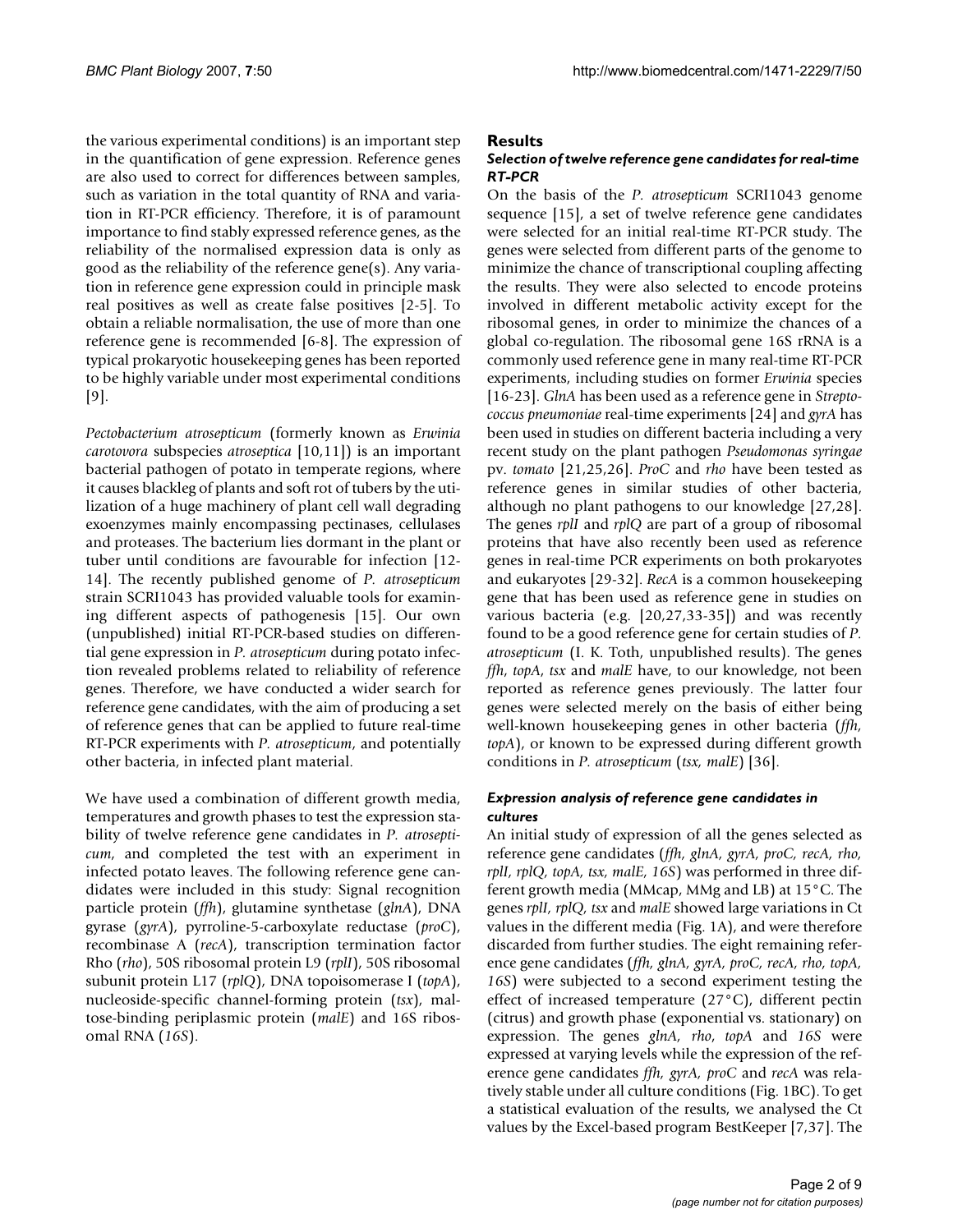

#### Figure 1

**Expression levels of reference gene candidates during different cultural conditions**. Gene expression levels (represented by absolute Ct values) of (A) *rplI, rplQ, tsx* and *malE* in MMcap, MMg and LB, (B) *glnA, rho* and *topA* in MMcap, MMg, LB, LBexp, LBst and MMcip and (C) *ffh, gyrA, proC, recA* and *16S* in MMcap, MMg, LB, LBexp, LBst, MMcip and infiltrated leaflets. For explanations of abbreviations, see Table 3. Each bar represents the mean of three samples from independent RNA isolations from three cultures, except for the leaves bar, which come from two independent RNA isolations from a pool of three vacuum infiltrated leaflets. Error bars indicate standard deviations.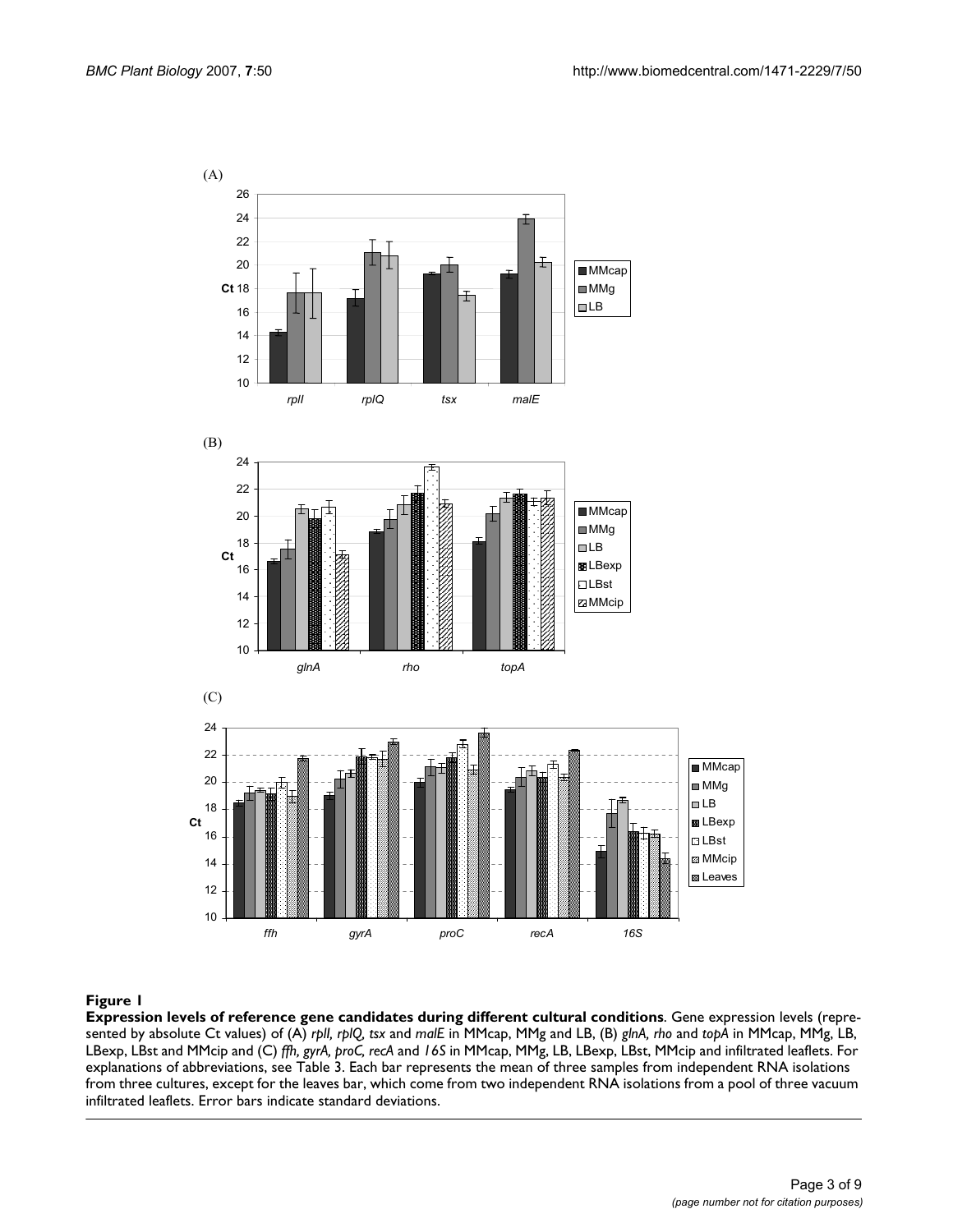descriptive statistics of the eight genes based on expression in six different culture conditions are given in Table 1. BestKeeper expresses the Ct range of each individual gene as the extreme values of Ct towards the geometric mean Ct, and gives their standard deviations, hence providing an evaluation of the expression stability of each reference gene candidate (Table 1, (min, max) [x-fold] and SD [± x-fold], respectively). Based on this analysis, the *ffh* gene was ranked as most stably expressed and *recA* as the second most stably expressed gene, across all growth conditions. Due to their high standard deviations (Table 1, SD  $[\pm x$ -fold]), as well as their overall variable expression across all cultural growth conditions (Fig. 1B), the candidates *glnA, rho* and *topA* were discarded from subsequent tests. We decided to include the *16S* candidate, despite the fact that it had a fairly large Ct range and a high standard deviation, because of its common use as a reference gene (e.g. [16,17,21-23]).

## *Expression of selected reference gene candidates in infected plant material*

From the BestKeeper analysis, the four most stably expressed reference gene candidates, *ffh, recA, proC* and *gyrA*, as well as the *16S* gene, were examined for expression after infiltration of detached potato leaflets with *P. atrosepticum*. In the experiment, leaflets infiltrated with bacteria showed clear rotting symptoms after 21 hours, while control leaflets infiltrated with only sterile buffer appeared fresh and healthy. The expression in culture and *in planta* cannot be directly compared, as the amount of starting concentration of bacteria or bacterial RNA cannot be equalised, but the expression can be compared with respect to variation between different genes. RT-PCR analysis of RNA collected after 21 hours incubation showed that four of the candidate reference genes had similar expression levels in all samples, whereas the *16S* gene showed a clear up-regulation of mRNA expression (lower Ct value) in infected plant material compared to in culture, and relative to the other reference gene candidates (Fig. 1C and Fig. 2). The *16S* primers also gave a weak signal in the non-infected leaflets (results not shown). None of the other primer pairs gave amplicons in the noninfected leaflets, confirming the absence of *P. atrosepticum* in these controls. To get a statistical evaluation of the candidates, we performed another statistical test to rank them according to expression stability.

#### *Statistical analysis of real-time RT-PCR data by geNorm*

A statistical analysis of the expression data from the five candidate reference genes, which were subjected to all experimental growth conditions, was performed using geNorm [6,38]. This program determines the pairwise variation of a reference gene with all other reference genes and defines the reference gene-stability measure M as the average pairwise variation of a particular gene with all other reference genes. Genes with the lowest M values have the most stable expression. Stepwise exclusion of the gene with the highest M value results in a combination of two constitutively expressed reference genes that have the most stable expression in the tested samples. From this analysis, the genes *ffh* and *recA* were estimated to have the lowest M values and hence the highest stability, while *16S* gave the highest M value (lowest stability) (Table 2). geNorm also calculates the pairwise variation  $(V_{n/n+1})$ between the normalisation factors to determine the optimal number of reference genes needed for normalisation. The cut-off threshold was set to  $V = 0.15$ , below which the inclusion of another reference gene is not required, as suggested by Vandesompele *et al.* [6]. A low  $(V_{n/n+1})$  value shows that the inclusion of the  $(n+1)$ th gene has no significant effect. As shown by a V value of 0.118 (Table 2), the use of the two most stably expressed genes, *ffh* and

|  |  | Table 1: Descriptive statistics of reference gene expression across all cultural growth conditions by BestKeeper <sup>1</sup> |
|--|--|-------------------------------------------------------------------------------------------------------------------------------|
|  |  |                                                                                                                               |

| Gene | GM [Ct] | $(min, max)$ $[Ct]$ | SD $[\pm Ct]^2$ | (min, max) $[x-fold]3$ | SD $\lceil \pm \mathsf{x}\text{-fold} \rceil^2$ |
|------|---------|---------------------|-----------------|------------------------|-------------------------------------------------|
| ffh  | 19.17   | 18.23, 20.34        | 0.48            | $-1.92, 2.25$          | 1.39                                            |
| glnA | 18.62   | 16.37, 21.14        | 1.62            | $-3.22, 3.70$          | 3.07                                            |
| gyrA | 20.85   | 18.72, 22.56        | 0.94            | $-3.87, 2.98$          | 1.92                                            |
| proC | 21.25   | 19.66, 23.16        | 0.73            | $-2.28, 2.69$          | 1.66                                            |
| recA | 20.42   | 19.21.21.46         | 0.55            | $-2.16, 1.96$          | 1.47                                            |
| rho  | 20.88   | 18.66, 23.84        | 1.24            | $-3.65, 5.62$          | 2.35                                            |
| topA | 20.57   | 17.92, 22.03        | 0.99            | $-5.56, 2.56$          | 1.98                                            |
| 16S  | 16.62   | 14.49, 18.89        | 1.04            | $-2.83, 3.03$          | 2.06                                            |

1Values calculated from 18 samples (6 different culture conditions, each with 3 biological replicates). 2Based on the inspection of the standard deviations (SD), genes can be ranked from the most stably expressed (*ffh*), exhibiting the lowest SD, to the least stably expressed (*glnA*), exhibiting the highest SD. Genes with SD [± Ct] > 1 are considered to be inconsistent by BestKeeper. 3The (min, max) [x-fold] values are the x-fold underor over-expression of samples towards the GM [Ct] according to the equations *min* [x-fold] =  $E^{min}$  [Ct]-GM [Ct] and *max* [x-fold] =  $E^{max}$  [Ct]-GM [Ct], respectively, where E is the specific PCR efficiency.

GM [Ct], geometric mean of Ct; (min, max) [Ct], the extreme values of Ct; SD [± Ct], standard deviation of Ct; (min, max) [x-fold], extreme values of expression levels expressed as an absolute x-fold over- or under-regulation coefficient where min [x-fold] = first value and max [x-fold] = last value; SD [± x-fold], standard deviation of the absolute regulation coefficients [7].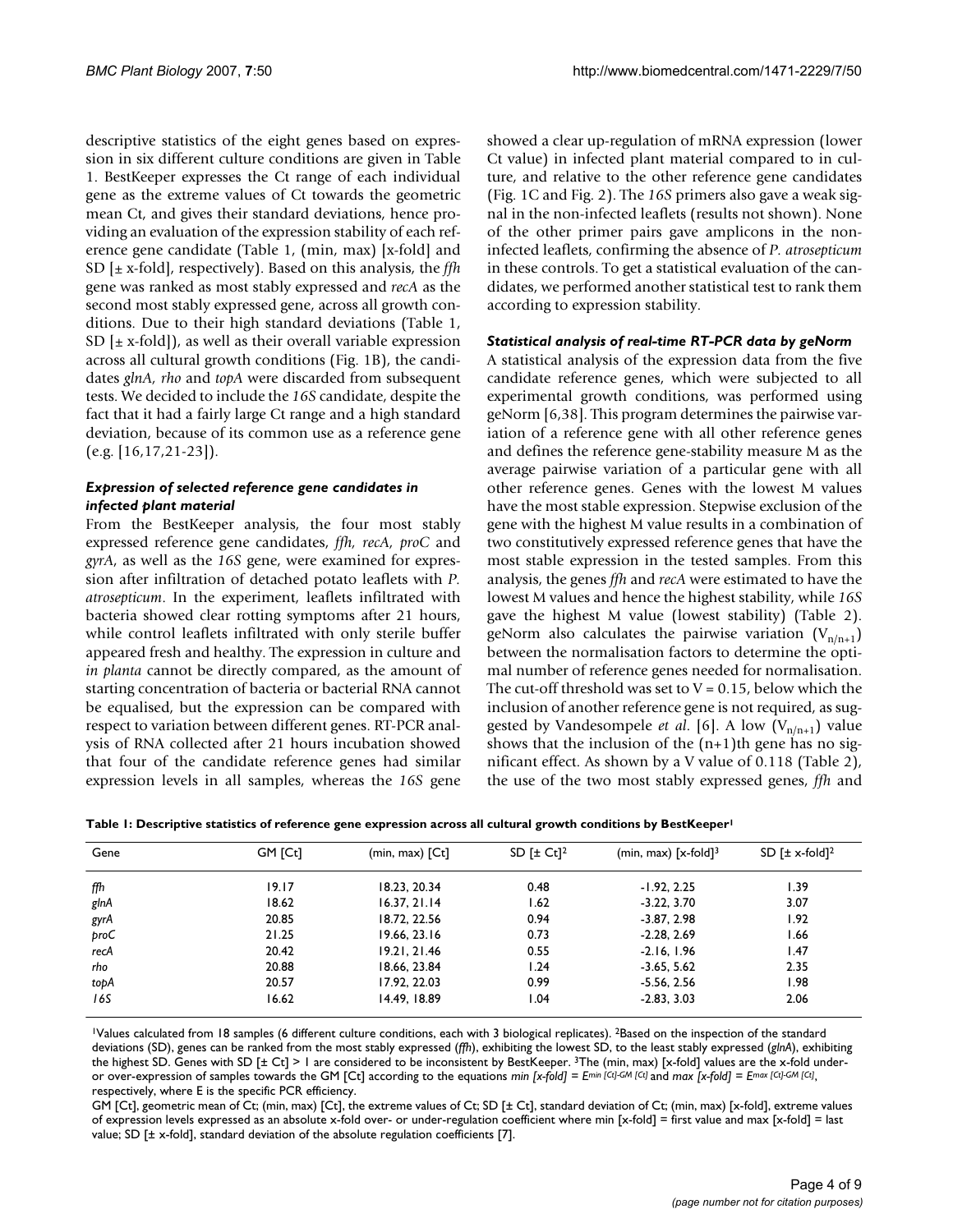

## Overall expression stability of different culture conditions **Figure 2** and infiltrated leaflets *ffh, gyrA, proC, recA* and *16S* in

**Overall expression stability of** *ffh, gyrA, proC, recA*  **and** *16S* **in different culture conditions and infiltrated leaflets**. Overall stability across different growth conditions for the five genes *ffh, gyrA, proC, recA* and *16S*. Grey bars represent range of Ct values across all cultural growth conditions, while dots represent Ct values for experiments on infiltrated leaflets. For explanations of abbreviations, see Table 3.

*recA*, as reference genes are sufficient for a reliable data normalisation in this expression analysis in *P. atrosepticum*.

## **Discussion**

Real-time RT-PCR is becoming an important technology for studying host-pathogen interactions. However, proper and highly reliable reference genes are needed for normalisation of data, as normalisation by total pathogen RNA in mixed host-pathogen samples is usually not possible. Here, we describe a set of reference genes that can be used to normalise gene expression in the potato pathogen *Pectobacterium atrosepticum* and potentially other related pathogens. We identified several genes that showed only

**Table 2: Ranking of reference genes by geNorm**

| Genes     | Average expression stability M | Pairwise variations V |
|-----------|--------------------------------|-----------------------|
| ffh       | 0.334                          | ۰                     |
| recA      | 0.334                          | 0.118                 |
| proC      | 0.371                          | 0.166                 |
| .<br>gyrA | 0.533                          | 0.288                 |
| 16S       | 0.909                          | -                     |
|           |                                |                       |

Ranking of the most stably expressed genes from top to bottom and determination of the optimal number of genes needed for normalisation. The average expression stability value M was obtained by calculating the M for each gene and excluding the gene with the highest M (lowest stability) for the next calculation round. The optimal number of reference genes needed for normalisation is determined by the pairwise variation (V) between the normalisation factors. The cut-off value of V was set to 0.15, below which the inclusion of another reference gene has no significant effect, as suggested by Vandesompele *et al*. [6].

minor variations in expression under a range of growth conditions. The expression of these genes was then further analysed using the Excel-based programs BestKeeper [7,37] and geNorm [6,38]. Both programs have been used in several recent studies [39-44]. While geNorm requires that the data be converted to relative expression values, BestKeeper allows for the input of Ct values.

From the statistical analyses it was concluded that two genes, *recA* and *ffh* encoding recombinase A and signal recognition particle (SRP) protein, respectively, were particularly stably expressed. Also *proC* and *gyrA* were relatively stably expressed under the conditions used in this study. On the other hand, the *16S* gene was not stably expressed in the different culture conditions used in this study. This gene was included in our analyses because of its extensive use as a reference gene in several real-time PCR studies [16-23]. Although commonly used, some reports suggest that this gene is also under regulatory control [9,45]. In addition, we discovered that *16S* was amplified from leaf material that was not inoculated with the pathogen. Since *16S* genes are very conserved in different bacterial species and even within eukaryotic chloroplasts and mitochondria, this "non-specific" amplification could be from plant material in the samples as well as from bacteria naturally present in the phyllosphere. This result suggests that *16S* is inappropriate as a reference gene when not analysing pure cultures, such as complex host-pathogen samples. Another disadvantage of normalising against *16S* is that the cellular quantity of ribosomal RNA is much higher than that of mRNA. This makes it necessary to dilute the cDNA samples prior to real-time analysis, thus risking dilution errors. Also, while mRNAs have a rapid turn-over according to the bacteria's needs, the rRNA is only degraded under certain stress conditions or when the molecule is defective [46], hence, the rRNA population is not comparable to the mRNA population.

The choice of an acceptable level of reference gene expression variability depends on the degree of sensitivity that is demanded for each experiment. Obviously, the goal is always to strive towards finding reference genes with the lowest possible expression variability. However, even a reference gene expressing some variability over the course of the experiment may be sufficient to detect target gene expression variations as long as these are larger than for the reference gene. Generally, reference genes with geNorm expression stability measures below 1.0 have been regarded as suitable for normalisation in some studies [28,39,44] and are also below the geNorm default limit of  $M = 1.5$  [6]. In this study, the five reference genes *ffh*, *recA*, *proC*, *gyrA* and *16S* all have an expression stability measure below 1.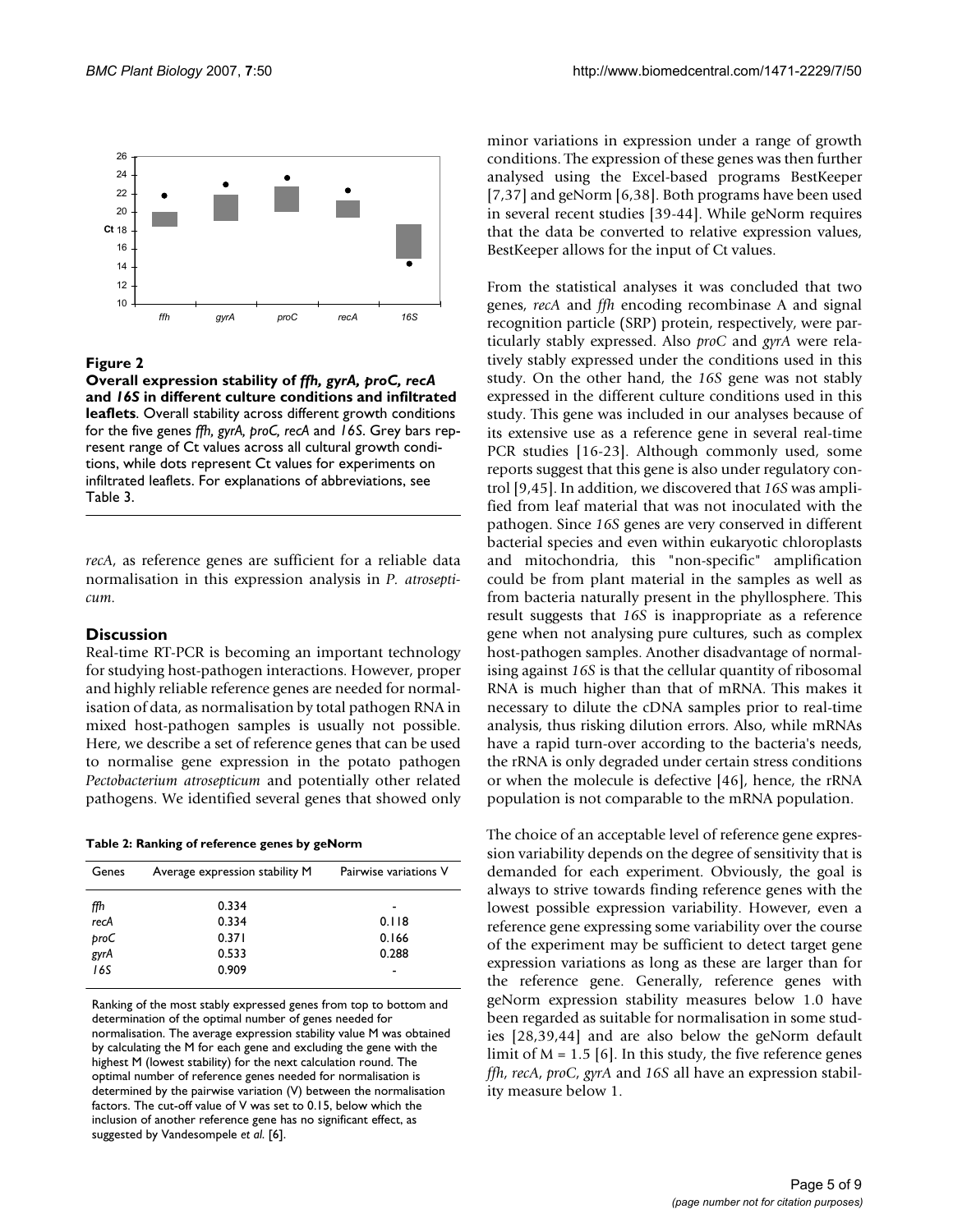Analyses by geNorm suggest that the combination of *ffh* and *recA* is the optimal set of reference genes for studying differential gene expression in *P. atrosepticum* by real-time RT-PCR under the various conditions applied in this study. These conditions included two different growth temperatures, exponential and stationary growth phase, rich and minimal growth medium with two different types of pectin, as well as infiltrated potato leaves. However, it has been recommended that at least three reference genes should be used for correct normalisation of realtime RT-PCR data [6]. The results from this study suggest that *proC* could be used together with *ffh* and *recA*. However, increasing the number of reference genes means increasing the workload and cost. In addition, applying a large reference gene set could pose problems with limited sample availability. The use of a single reference gene is generally acceptable, but this gene should be subjected to extensive studies before use to ensure its stability [8].

All methods for RNA detection face problems concerning stability of RNA as well as sensitivity and specificity of detection [8,47]. Studying pathogens inside host tissues poses a further complication, as the amount of pathogen RNA often becomes vanishingly small compared to host RNA. Although there are a few exceptions (e.g. [48-50]) it is not currently possible to avoid having to deal with mixed eukaryote – prokaryote RNA when looking at pathogens inside host tissues. It is thus of utmost importance to find good reference genes for normalisation of realtime RT-PCR data from mixed host – pathogen RNA samples. Bacterial gene expression is highly diverse, and there is unlikely to be a single universally and stably expressed prokaryotic housekeeping gene. Therefore, we support the general notion that tests should be conducted in any realtime RT-PCR experiment before deciding which genes to use as reference genes for a particular study, and the recommendations of using more than one reference gene, in particular when studying pathogen expression inside infected host tissue [6,8,9,28,39,51,52].

## **Conclusion**

Here we present a study where manipulations of growth conditions for *P. atrosepticum* were used in order to find a set of reliable reference genes for monitoring bacterial gene expression inside infected plant tissue. A set of two reference genes, *ffh* and *recA*, proved to be the optimal set for use under the conditions applied. To our knowledge, this is the first time reference genes for studying gene expression by real-time PCR have been systematically examined in a plant pathogenic bacterium. The evaluated set of genes in this study could also provide valuable guidelines for reference gene selection when working on mRNA expression in other bacterial pathogens, in particular from the family *Enterobacteriaceae*.

## **Methods**

#### *Culture conditions and bacterial infiltration of potato leaves*

*Pectobacterium atrosepticum* strain SCRI1043 was obtained from the SCRI bacterial collection. The bacteria were grown in a variety of media at 15°C or 27°C as described in Table 3. Pectin, polygalacturonic acid and arabinogalactan were added to two of the growth media in order to trigger different responses in *P. atrosepticum* gene transcription. Two different types of pectin, citrus pectin (cip) and cabbage pectin (cap) were used, as this could in principle affect the transcriptional response of the bacterium. The temperature of 15°C was selected based on optimal expression of key enzymes involved in the breakdown of the plant cell walls (e.g. pectate and pectin lyase). The temperature of 27°C was selected as the optimum growth temperature for *P. atrosepticum* [53]. In addition, gene expression levels at different growth phases were tested, as these may vary during plant infection. Thus, bacteria were sampled from both exponential and stationary phase in LB medium (Table 3). For leaf infiltration, overnight LBcultures of *P. atrosepticum* grown at 27°C were pelleted and resuspended in 10 mM  $MgSO<sub>4</sub>$ . Leaflets from potato cv. Bintje were vacuum infiltrated with a suspension of  $10<sup>7</sup>$  bacterial cells/ml for  $\sim$ 15 minutes under low vacuum using a water pump. Negative control leaflets were infiltrated with 10 mM  $MgSO<sub>4</sub>$  without bacteria. After infiltra-

| Name        | Medium                                           | Temp $(^{\circ}C)$ | Phase $(A_{600})$ |
|-------------|--------------------------------------------------|--------------------|-------------------|
| MMcap       | M9 mm, cap (0.05 %), pga (0.125 %), abg (0.05 %) | 15                 | 0.4               |
| MMg         | M9 mm, glucose $(0.2 %)$                         | 15                 | 0.4               |
| LВ          | LB                                               | 15                 | 0.4               |
| LBexp       | LΒ                                               | 27                 | 0.4               |
| <b>LBst</b> | LB                                               | 27                 | 2.0               |
| MMcip       | M9 mm, cip (0.5 %), pga (0.5 %), abg (0.5 %)     | 27                 | 0.4               |

M9 mm, M9 minimal medium; LB, Luria Bertani broth; cap, cabbage pectin; pga, polygalacturonic acid; abg, arabinogalactan; cip, citrus pectin. M9 minimal medium and LB medium was made according to Sambrook *et al*. (1989) [56]. All cultural conditions included shaking at 200 rpm.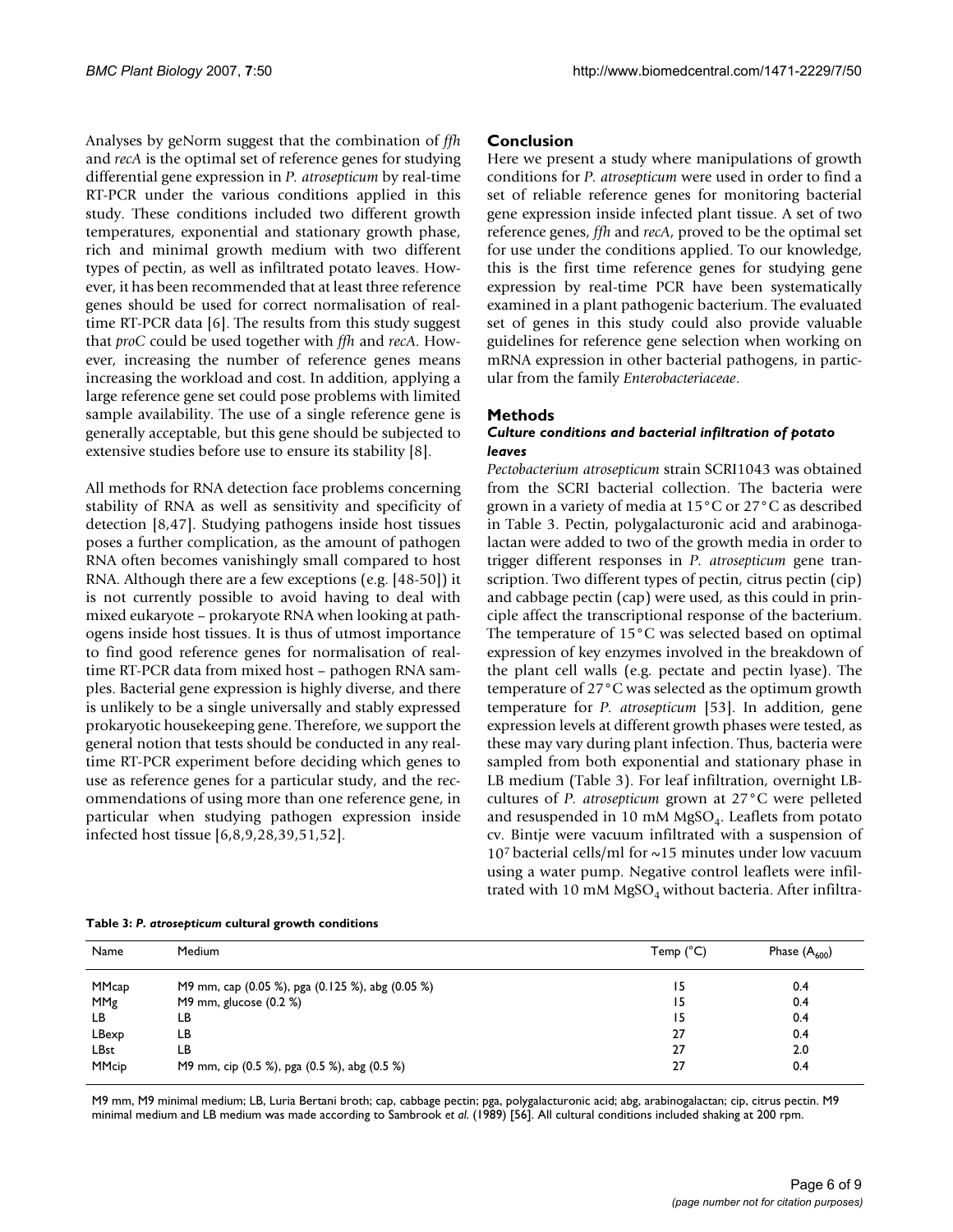tion, leaflets were placed on moist filter paper in Petridishes (3–5 leaflets per dish), and incubated at 18°C. This temperature was selected to mimic conditions at which *P. atrosepticum* optimally causes blackleg and soft rotting symptoms [13]. Samples were harvested 21 hours after infiltration, at which point the leaves showed clear rotting symptoms, flash-frozen in liquid nitrogen and kept at -80°C until RNA extraction.

#### *RNA isolation from cultures and infected plant material*

For bacterial cultures, total RNA was isolated from  $\sim$ 1  $\times$ 109 cells using the RNeasy mini kit (QIAGEN). On-column DNase digestion using the RNase-Free DNase Set (QIAGEN) was included in the protocol. To remove DNA, it was necessary to include an additional DNAse treatment using  $RQ_1$  RNase-Free DNase (Promega). This was followed by phenol:chloroform:isoamyl alcohol extraction (25:24:1) and precipitation with ethanol. The RNA pellet was dissolved in DEPC-treated water. Total RNA from leaf material was isolated using TRIzol Reagent (Invitrogen). The RNA was then subjected to a phenol:chloroform:isoamyl alcohol extraction to increase the purity, after which the samples were subjected to two subsequent DNase treatments with RQ1 RNase-Free DNase (Promega), followed by phenol:chloroform:isoamyl alcohol extractions and precipitation with ethanol. Mixed plant-bacterial total RNA was treated with MICROB *Enrich* (Ambion), according to the manufacturer's recommendations. Briefly, mixed host-pathogen total RNA samples were incubated together with oligonucleotides that capture eukaryotic polyadenylated mRNA as well as 28S and 18S rRNA. The oligonucleotide-hybridized mRNA and rRNA were then removed using magnetic beads. The enriched bacterial RNA was precipitated and resuspended in RNase-free water. All the RNA samples were assessed for quality by agarose gel electrophoresis, and quantified using a GeneQuant spectrophotometer (GE Healthcare).

|  |  | Table 4: Primers used in this study |  |  |  |  |
|--|--|-------------------------------------|--|--|--|--|
|--|--|-------------------------------------|--|--|--|--|

Gene Forward primer (5' – 3') The Reverse primer (5' – 3') Amplicon *ffh* ATGGGCGATGTGCTTTCACT TCAAACCCATCGCCTTTCTT 101 *glnA* TCCAGCAGCTAACCCGTACC GGTTTTTGTCCATCGCATCG 101 *gyrA* CTGCCGTGAGTGAGTACCCA AACCTGAACCGCACCAACC 101 *proC* CACAGCTGATGCAGAGCGTC GAAGAAATAGGCCGGTGCG 101 recA GGTGAGCTGGTTGATCTGGG GCATTCGCTTTACCCTGACC 101 *rho* TGACTGTGTGCTGATGGTGCT CGTCAAACGTTGACGCAATG 101 *rplI* ACCATCGCGTCTAAAGCAGG TTAGCAATGTCAACACCGGC 101 *rplQ* CAAGACCGACAGCGTTGCTA CGGGCCCAGTTCATTAAACA 91 *topA* TGCGTATTTCGTATTGCGTGA TCTTCTACCAGCGGTGCCC 96 *tsx* CTCTCTGATGGGCGGTAACG TGGAGTTGTTAGTGCGGCTTG 101 malE TCCGCTGATTAAGGATGACGA GCGTCCAAACTTCCTGCATT 101 16S CAATATTCCCCACTGCTGCC CACCTAGGCGACGATCCCT 101

Absence of genomic DNA contamination was confirmed by PCR.

#### *Reverse transcription, real-time PCR and data analysis*

Reverse transcription was performed on 1 µg RNA using SuperScript III Reverse Transcriptase (Invitrogen). Primers for real-time PCR, listed in Table 4, were designed using the program PrimerExpress (Applied Biosystems) based on the *P. atrosepticum* SCRI1043 genome sequence [15,54]. Real-time PCR reaction mixtures contained 12.5 µl 2×SYBRGreen PCR MasterMix (Applied Biosystems), 10 pmoles of each primer, 2 µl template (10× diluted cDNA from cultures, 3× diluted cDNA from leaf samples), and sterile distilled water to a total volume of 25 µl. Because of the high abundance of 16S rRNA, cDNA was diluted 100 fold more when analysing *16S* expression. Thermal conditions were 95°C for 10 minutes followed by 40 cycles of 95°C for 15 seconds and 60°C for 1 minute. For detection of primer dimerisation or other artifacts of amplification, a melting-curve analysis was performed immediately after completion of the real-time PCR (95°C for 15 seconds, 60°C for 15 seconds, and then slowly increasing the temperature to 95°C at a 2 % ramp rate, with continuous measurement of fluorescence). All reactions were performed in triplicate. Three non-template controls were included for each primer pair. Quantification of gene expression was performed using a 7900 HT Real-Time PCR System (Applied Biosystems) and realtime data were analysed using the ABI PRISM 7900 HT Software Tool (Applied Biosystems). The amplification efficiency (E) for all primers was determined using a cDNA pool dilution series from all culture conditions and the Relative Expression Software Tool (REST) for calculations [55]. These efficiencies were included in all subsequent analyses. Results were evaluated using BestKeeper [7,37] and geNorm [6,38].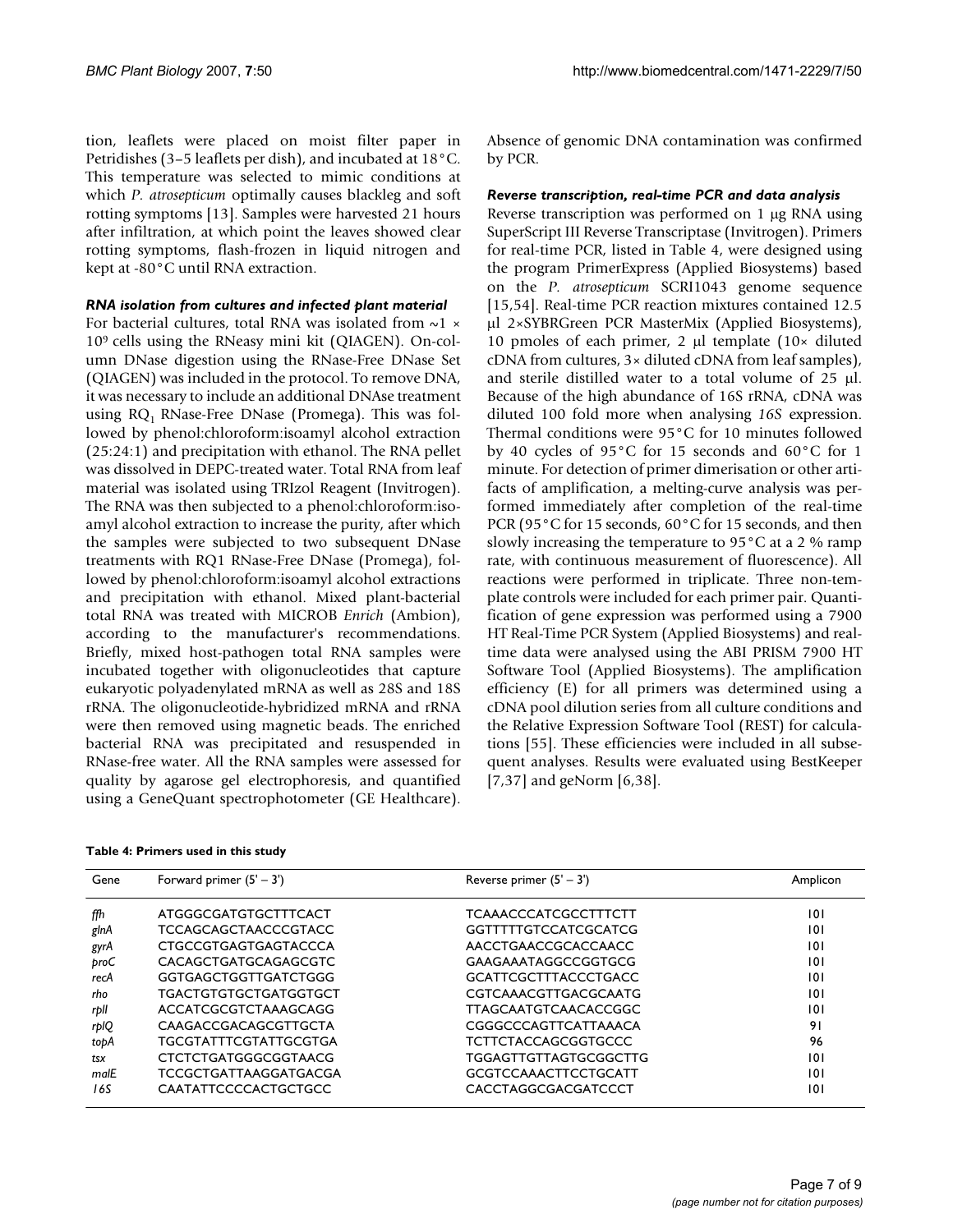### **Competing interests**

The author declares that there are no competing interests.

## **Authors' contributions**

GWT planned and performed the experiments and analyses and prepared the first draft of the manuscript. MBB participated in planning of experiments, general supervision and manuscript preparation. IKT provided the *P. atrosepticum* SCRI1043 strain and the basis for selecting the *recA* gene, as well as critical reading of the manuscript. All authors have read and approved the final manuscript.

#### **Acknowledgements**

The authors wish to acknowledge the Pectobacterium group at SCRI for their advice and ongoing collaboration. The financial support of the Research Council of Norway is greatly acknowledged.

#### **References**

- 1. Bustin SA, Benes V, Nolan T, Pfaffl MW: **[Quantitative real-time](http://www.ncbi.nlm.nih.gov/entrez/query.fcgi?cmd=Retrieve&db=PubMed&dopt=Abstract&list_uids=15956331) [RT-PCR - a perspective.](http://www.ncbi.nlm.nih.gov/entrez/query.fcgi?cmd=Retrieve&db=PubMed&dopt=Abstract&list_uids=15956331)** *J Mol Endocrinol* 2005, **34:**597-601.
- 2. Bustin SA: **[Absolute quantification of mRNA using real-time](http://www.ncbi.nlm.nih.gov/entrez/query.fcgi?cmd=Retrieve&db=PubMed&dopt=Abstract&list_uids=11013345) [reverse transcription polymerase chain reaction assays.](http://www.ncbi.nlm.nih.gov/entrez/query.fcgi?cmd=Retrieve&db=PubMed&dopt=Abstract&list_uids=11013345)** *J Mol Endocrinol* 2000, **25:**169-193.
- 3. Bas A, Forsberg G, Hammarström S, Hammarström ML: **[Utility of](http://www.ncbi.nlm.nih.gov/entrez/query.fcgi?cmd=Retrieve&db=PubMed&dopt=Abstract&list_uids=15182252) the housekeeping genes 18S rRNA, beta-actin and glyceral[dehyde-3-phosphate-dehydrogenase for normalization in](http://www.ncbi.nlm.nih.gov/entrez/query.fcgi?cmd=Retrieve&db=PubMed&dopt=Abstract&list_uids=15182252) real-time quantitative reverse transcriptase-polymerase chain reaction analysis of gene expression in human T lym[phocytes.](http://www.ncbi.nlm.nih.gov/entrez/query.fcgi?cmd=Retrieve&db=PubMed&dopt=Abstract&list_uids=15182252)** *Scand J Immunol* 2004, **59:**566-573.
- 4. Tricarico C, Pinzani P, Bianchi S, Paglierani M, Distante V, Pazzagli M, Bustin SA, Orlando C: **[Quantitative real-time reverse tran](http://www.ncbi.nlm.nih.gov/entrez/query.fcgi?cmd=Retrieve&db=PubMed&dopt=Abstract&list_uids=12413463)scription polymerase chain reaction: normalization to rRNA [or single housekeeping genes is inappropriate for human tis](http://www.ncbi.nlm.nih.gov/entrez/query.fcgi?cmd=Retrieve&db=PubMed&dopt=Abstract&list_uids=12413463)[sue biopsies.](http://www.ncbi.nlm.nih.gov/entrez/query.fcgi?cmd=Retrieve&db=PubMed&dopt=Abstract&list_uids=12413463)** *Anal Biochem* 2002, **309:**293-300.
- 5. Dheda K, Huggett JF, Chang JS, Kim LU, Bustin SA, Johnson MA, Rook GA, Zumla A: **[The implications of using an inappropriate ref](http://www.ncbi.nlm.nih.gov/entrez/query.fcgi?cmd=Retrieve&db=PubMed&dopt=Abstract&list_uids=16054107)[erence gene for real-time reverse transcription PCR data](http://www.ncbi.nlm.nih.gov/entrez/query.fcgi?cmd=Retrieve&db=PubMed&dopt=Abstract&list_uids=16054107) [normalization.](http://www.ncbi.nlm.nih.gov/entrez/query.fcgi?cmd=Retrieve&db=PubMed&dopt=Abstract&list_uids=16054107)** *Anal Biochem* 2005, **344:**141-143.
- 6. Vandesompele J, De Preter K, Pattyn F, Poppe B, Van Roy N, De Paepe A, Speleman F: **[Accurate normalization of real-time](http://www.ncbi.nlm.nih.gov/entrez/query.fcgi?cmd=Retrieve&db=PubMed&dopt=Abstract&list_uids=12184808) [quantitative RT-PCR data by geometric averaging of multi](http://www.ncbi.nlm.nih.gov/entrez/query.fcgi?cmd=Retrieve&db=PubMed&dopt=Abstract&list_uids=12184808)[ple internal control genes.](http://www.ncbi.nlm.nih.gov/entrez/query.fcgi?cmd=Retrieve&db=PubMed&dopt=Abstract&list_uids=12184808)** *Genome Biol* 2002, **3(7):**research0034.
- 7. Pfaffl MW, Tichopad A, Prgomet C, Neuvians TP: **[Determination of](http://www.ncbi.nlm.nih.gov/entrez/query.fcgi?cmd=Retrieve&db=PubMed&dopt=Abstract&list_uids=15127793) stable housekeeping genes, differentially regulated target [genes and sample integrity: BestKeeper - Excel-based tool](http://www.ncbi.nlm.nih.gov/entrez/query.fcgi?cmd=Retrieve&db=PubMed&dopt=Abstract&list_uids=15127793) [using pair-wise correlations.](http://www.ncbi.nlm.nih.gov/entrez/query.fcgi?cmd=Retrieve&db=PubMed&dopt=Abstract&list_uids=15127793)** *Biotechnology Letters* 2004, **26:**509-515.
- 8. Huggett J, Dheda K, Bustin S, Zumla A: **[Real-time RT-PCR nor](http://www.ncbi.nlm.nih.gov/entrez/query.fcgi?cmd=Retrieve&db=PubMed&dopt=Abstract&list_uids=15815687)[malisation; strategies and considerations.](http://www.ncbi.nlm.nih.gov/entrez/query.fcgi?cmd=Retrieve&db=PubMed&dopt=Abstract&list_uids=15815687)** *Genes Immun* 2005, **6(4):**279-284.
- 9. Vandecasteele SJ, Peetermans WE, Merckx R, Van Eldere J: **[Quanti](http://www.ncbi.nlm.nih.gov/entrez/query.fcgi?cmd=Retrieve&db=PubMed&dopt=Abstract&list_uids=11717267)fication of expression of Staphylococcus epidermidis house[keeping genes with Taqman quantitative PCR during in vitro](http://www.ncbi.nlm.nih.gov/entrez/query.fcgi?cmd=Retrieve&db=PubMed&dopt=Abstract&list_uids=11717267) [growth and under different conditions.](http://www.ncbi.nlm.nih.gov/entrez/query.fcgi?cmd=Retrieve&db=PubMed&dopt=Abstract&list_uids=11717267)** *Journal of Bacteriology* 2001, **183:**7094-7101.
- 10. Hauben L, Moore ER, Vauterin L, Steenackers M, Mergaert J, Verdonck L, Swings J: **[Phylogenetic position of phytopathogens](http://www.ncbi.nlm.nih.gov/entrez/query.fcgi?cmd=Retrieve&db=PubMed&dopt=Abstract&list_uids=9779605)** [within the Enterobacteriaceae.](http://www.ncbi.nlm.nih.gov/entrez/query.fcgi?cmd=Retrieve&db=PubMed&dopt=Abstract&list_uids=9779605) **21:**384-397.
- 11. Gardan L, Gouy C, Christen R, Samson R: **[Elevation of three sub](http://www.ncbi.nlm.nih.gov/entrez/query.fcgi?cmd=Retrieve&db=PubMed&dopt=Abstract&list_uids=12710602)species of Pectobacterium carotovorum to species level: [Pectobacterium atrosepticum sp. nov., Pectobacterium](http://www.ncbi.nlm.nih.gov/entrez/query.fcgi?cmd=Retrieve&db=PubMed&dopt=Abstract&list_uids=12710602) betavasculorum sp. nov. and Pectobacterium wasabiae sp. [nov.](http://www.ncbi.nlm.nih.gov/entrez/query.fcgi?cmd=Retrieve&db=PubMed&dopt=Abstract&list_uids=12710602)** *Int J Syst Evol Microbiol* 2003, **53:**381-391.
- 12. Toth IK, Bell KS, Holeva MC, Birch PRJ: **Soft rot erwiniae: from genes to genomes.** *Molecular Plant Pathology* 2003, **4:**17-30.
- 13. Pérombelon MCM: **Potato diseases caused by soft rot erwinias: an overview of pathogenesis.** *Plant Pathol* 2002, **51:**1-12.
- 14. Toth IK, Sullivan L, Bierley JL, Avorova AO, Hyman LJ, Broadfoot L, Pérombelon MCM, McNicol J: **Relationship between potato seed**

**tuber contamination by Erwinia carotovora ssp. atroseptica, blackleg disease development and progeny tuber contamination.** *Plant Pathology* 2003, **52:**119-126.

- 15. Bell KS, Sebaihia M, Pritchard L, Holden MT, Hyman LJ, Holeva MC, Thomson NR, Bentley SD, Churcher LJ, Mungall K, Atkin R, Bason N, Brooks K, Chillingworth T, Clark K, Doggett J, Fraser A, Hance Z, Hauser H, Jagels K, Moule S, Norbertczak H, Ormond D, Price C, Quail MA, Sanders M, Walker D, Whitehead S, Salmond GP, Birch PR, Parkhill J, Toth IK: **[Genome sequence of the enterobacterial](http://www.ncbi.nlm.nih.gov/entrez/query.fcgi?cmd=Retrieve&db=PubMed&dopt=Abstract&list_uids=15263089) [phytopathogen Erwinia carotovora subsp. atroseptica and](http://www.ncbi.nlm.nih.gov/entrez/query.fcgi?cmd=Retrieve&db=PubMed&dopt=Abstract&list_uids=15263089) [characterization of virulence factors.](http://www.ncbi.nlm.nih.gov/entrez/query.fcgi?cmd=Retrieve&db=PubMed&dopt=Abstract&list_uids=15263089)** *Proceedings of the National Academy of Sciences of the United States of America* 2004, **101:**11105-11110.
- 16. Venkatesh B, Babujee L, Liu H, Hedley P, Fujikawa T, Birch P, Toth I, Tsuyumu S: **[The Erwinia chrysanthemi 3937 PhoQ sensor](http://www.ncbi.nlm.nih.gov/entrez/query.fcgi?cmd=Retrieve&db=PubMed&dopt=Abstract&list_uids=16585768) [kinase regulates several virulence determinants.](http://www.ncbi.nlm.nih.gov/entrez/query.fcgi?cmd=Retrieve&db=PubMed&dopt=Abstract&list_uids=16585768)** *J Bacteriol* 2006, **188:**3088-3098.
- 17. Burr T, Barnard AM, Corbett MJ, Pemberton CL, Simpson NJ, Salmond GP: **[Identification of the central quorum sensing regu](http://www.ncbi.nlm.nih.gov/entrez/query.fcgi?cmd=Retrieve&db=PubMed&dopt=Abstract&list_uids=16359322)[lator of virulence in the enteric phytopathogen, Erwinia](http://www.ncbi.nlm.nih.gov/entrez/query.fcgi?cmd=Retrieve&db=PubMed&dopt=Abstract&list_uids=16359322) [carotovora: the VirR repressor.](http://www.ncbi.nlm.nih.gov/entrez/query.fcgi?cmd=Retrieve&db=PubMed&dopt=Abstract&list_uids=16359322)** *Mol Microbiol* 2006, **59:**113-125.
- Li D, Renzoni A, Estoppey T, Bisognano C, Francois P, Kelley WL, Lew DP, Schrenzel J, Vaudaux P: **[Induction of fibronectin adhes](http://www.ncbi.nlm.nih.gov/entrez/query.fcgi?cmd=Retrieve&db=PubMed&dopt=Abstract&list_uids=15728884)ins in quinolone-resistant Staphylococcus aureus by subin[hibitory levels of ciprofloxacin or by sigma B transcription](http://www.ncbi.nlm.nih.gov/entrez/query.fcgi?cmd=Retrieve&db=PubMed&dopt=Abstract&list_uids=15728884) [factor activity is mediated by two separate pathways.](http://www.ncbi.nlm.nih.gov/entrez/query.fcgi?cmd=Retrieve&db=PubMed&dopt=Abstract&list_uids=15728884)** *Antimicrob Agents Chemother* 2005, **49:**916-924.
- 19. Edwards KJ, Saunders NA: **[Real-time PCR used to measure](http://www.ncbi.nlm.nih.gov/entrez/query.fcgi?cmd=Retrieve&db=PubMed&dopt=Abstract&list_uids=11442711) [stress-induced changes in the expression of the genes of the](http://www.ncbi.nlm.nih.gov/entrez/query.fcgi?cmd=Retrieve&db=PubMed&dopt=Abstract&list_uids=11442711) [alginate pathway of Pseudomonas aeruginosa.](http://www.ncbi.nlm.nih.gov/entrez/query.fcgi?cmd=Retrieve&db=PubMed&dopt=Abstract&list_uids=11442711)** *J Appl Microbiol* 2001, **91:**29-37.
- 20. Stevenson DM, Weimer PJ: [Expression of 17 genes in Clostrid](http://www.ncbi.nlm.nih.gov/entrez/query.fcgi?cmd=Retrieve&db=PubMed&dopt=Abstract&list_uids=16085862)[ium thermocellum ATCC 27405 during fermentation of cel](http://www.ncbi.nlm.nih.gov/entrez/query.fcgi?cmd=Retrieve&db=PubMed&dopt=Abstract&list_uids=16085862)**[lulose or cellobiose in continuous culture.](http://www.ncbi.nlm.nih.gov/entrez/query.fcgi?cmd=Retrieve&db=PubMed&dopt=Abstract&list_uids=16085862)** *Appl Environ Microbiol* 2005, **71:**4672-4678.
- 21. Eleaume H, Jabbouri S: **[Comparison of two standardisation](http://www.ncbi.nlm.nih.gov/entrez/query.fcgi?cmd=Retrieve&db=PubMed&dopt=Abstract&list_uids=15488279) methods in real-time quantitative RT-PCR to follow Staphy[lococcus aureus genes expression during in vitro growth.](http://www.ncbi.nlm.nih.gov/entrez/query.fcgi?cmd=Retrieve&db=PubMed&dopt=Abstract&list_uids=15488279)** *Journal of Microbiological Methods* 2004, **59:**363-370.
- 22. Fey A, Eichler S, Flavier S, Christen R, Hofle MG, Guzman CA: **[Estab](http://www.ncbi.nlm.nih.gov/entrez/query.fcgi?cmd=Retrieve&db=PubMed&dopt=Abstract&list_uids=15184165)lishment of a real-time PCR-based approach for accurate [quantification of bacterial RNA targets in water, using Sal](http://www.ncbi.nlm.nih.gov/entrez/query.fcgi?cmd=Retrieve&db=PubMed&dopt=Abstract&list_uids=15184165)[monella as a model organism.](http://www.ncbi.nlm.nih.gov/entrez/query.fcgi?cmd=Retrieve&db=PubMed&dopt=Abstract&list_uids=15184165)** *Appl Environ Microbiol* 2004, **70:**3618-3623.
- 23. Shi L, Jung YJ, Tyagi S, Gennaro ML, North RJ: **[Expression of Th1](http://www.ncbi.nlm.nih.gov/entrez/query.fcgi?cmd=Retrieve&db=PubMed&dopt=Abstract&list_uids=12506197) mediated immunity in mouse lungs induces a Mycobacte[rium tuberculosis transcription pattern characteristic of](http://www.ncbi.nlm.nih.gov/entrez/query.fcgi?cmd=Retrieve&db=PubMed&dopt=Abstract&list_uids=12506197) [nonreplicating persistence.](http://www.ncbi.nlm.nih.gov/entrez/query.fcgi?cmd=Retrieve&db=PubMed&dopt=Abstract&list_uids=12506197)** *Proceedings of the National Academy of Sciences of the United States of America* 2003, **100:**241-246.
- 24. Taylor DL, Ward PN, Rapier CD, Leigh JA, Bowler LD: **[Identifica](http://www.ncbi.nlm.nih.gov/entrez/query.fcgi?cmd=Retrieve&db=PubMed&dopt=Abstract&list_uids=12923094)tion of a differentially expressed oligopeptide binding pro[tein \(OppA2\) in Streptococcus uberis by representational](http://www.ncbi.nlm.nih.gov/entrez/query.fcgi?cmd=Retrieve&db=PubMed&dopt=Abstract&list_uids=12923094) [difference analysis of cDNA.](http://www.ncbi.nlm.nih.gov/entrez/query.fcgi?cmd=Retrieve&db=PubMed&dopt=Abstract&list_uids=12923094)** *J Bacteriol* 2003, **185:**5210-5219.
- Ferreira AO, Myers CR, Gordon JS, Martin GB, Vencato M, Collmer A, Wehling MD, Alfano JR, Moreno-Hagelsieb G, Lamboy WF, DeClerck G, Schneider DJ, Cartinhour SW: **[Whole-genome](http://www.ncbi.nlm.nih.gov/entrez/query.fcgi?cmd=Retrieve&db=PubMed&dopt=Abstract&list_uids=17073300) expression profiling defines the HrpL regulon of Pseudomonas syringae pv. tomato DC3000, allows de novo [reconstruction of the Hrp cis clement, and identifies novel](http://www.ncbi.nlm.nih.gov/entrez/query.fcgi?cmd=Retrieve&db=PubMed&dopt=Abstract&list_uids=17073300) [coregulated genes.](http://www.ncbi.nlm.nih.gov/entrez/query.fcgi?cmd=Retrieve&db=PubMed&dopt=Abstract&list_uids=17073300)** *Molecular Plant-Microbe Interactions* 2006, **19:**1167-1179.
- 26. Haas W, Sublett J, Kaushal D, Tuomanen EI: **[Revising the role of](http://www.ncbi.nlm.nih.gov/entrez/query.fcgi?cmd=Retrieve&db=PubMed&dopt=Abstract&list_uids=15576796) [the pneumococcal vex-vncRS locus in vancomycin tolerance.](http://www.ncbi.nlm.nih.gov/entrez/query.fcgi?cmd=Retrieve&db=PubMed&dopt=Abstract&list_uids=15576796)** *J Bacteriol* 2004, **186:**8463-8471.
- 27. Holmes DE, Nevin KP, O'Neil RA, Ward JE, Adams LA, Woodard TL, Vrionis HA, Lovley DR: **[Potential for quantifying expression of](http://www.ncbi.nlm.nih.gov/entrez/query.fcgi?cmd=Retrieve&db=PubMed&dopt=Abstract&list_uids=16269721) the Geobacteraceae citrate synthase gene to assess the [activity of Geobacteraceae in the subsurface and on current](http://www.ncbi.nlm.nih.gov/entrez/query.fcgi?cmd=Retrieve&db=PubMed&dopt=Abstract&list_uids=16269721)[harvesting electrodes.](http://www.ncbi.nlm.nih.gov/entrez/query.fcgi?cmd=Retrieve&db=PubMed&dopt=Abstract&list_uids=16269721)** *Appl Environ Microbiol* 2005, **71:**6870-6877.
- 28. Nielsen KK, Boye M: **[Real-time quantitative reverse transcrip](http://www.ncbi.nlm.nih.gov/entrez/query.fcgi?cmd=Retrieve&db=PubMed&dopt=Abstract&list_uids=15932989)tion-PCR analysis of expression stability of Actinobacillus [pleuropneumoniae housekeeping genes during in vitro](http://www.ncbi.nlm.nih.gov/entrez/query.fcgi?cmd=Retrieve&db=PubMed&dopt=Abstract&list_uids=15932989) [growth under iron-depleted conditions.](http://www.ncbi.nlm.nih.gov/entrez/query.fcgi?cmd=Retrieve&db=PubMed&dopt=Abstract&list_uids=15932989)** *Appl Environ Microbiol* 2005, **71(6):**2949-2954.
- 29. Laskowski MA, Kazmierczak BI: **[Mutational analysis of RetS, an](http://www.ncbi.nlm.nih.gov/entrez/query.fcgi?cmd=Retrieve&db=PubMed&dopt=Abstract&list_uids=16861632) [unusual sensor kinase-response regulator hybrid required](http://www.ncbi.nlm.nih.gov/entrez/query.fcgi?cmd=Retrieve&db=PubMed&dopt=Abstract&list_uids=16861632)**